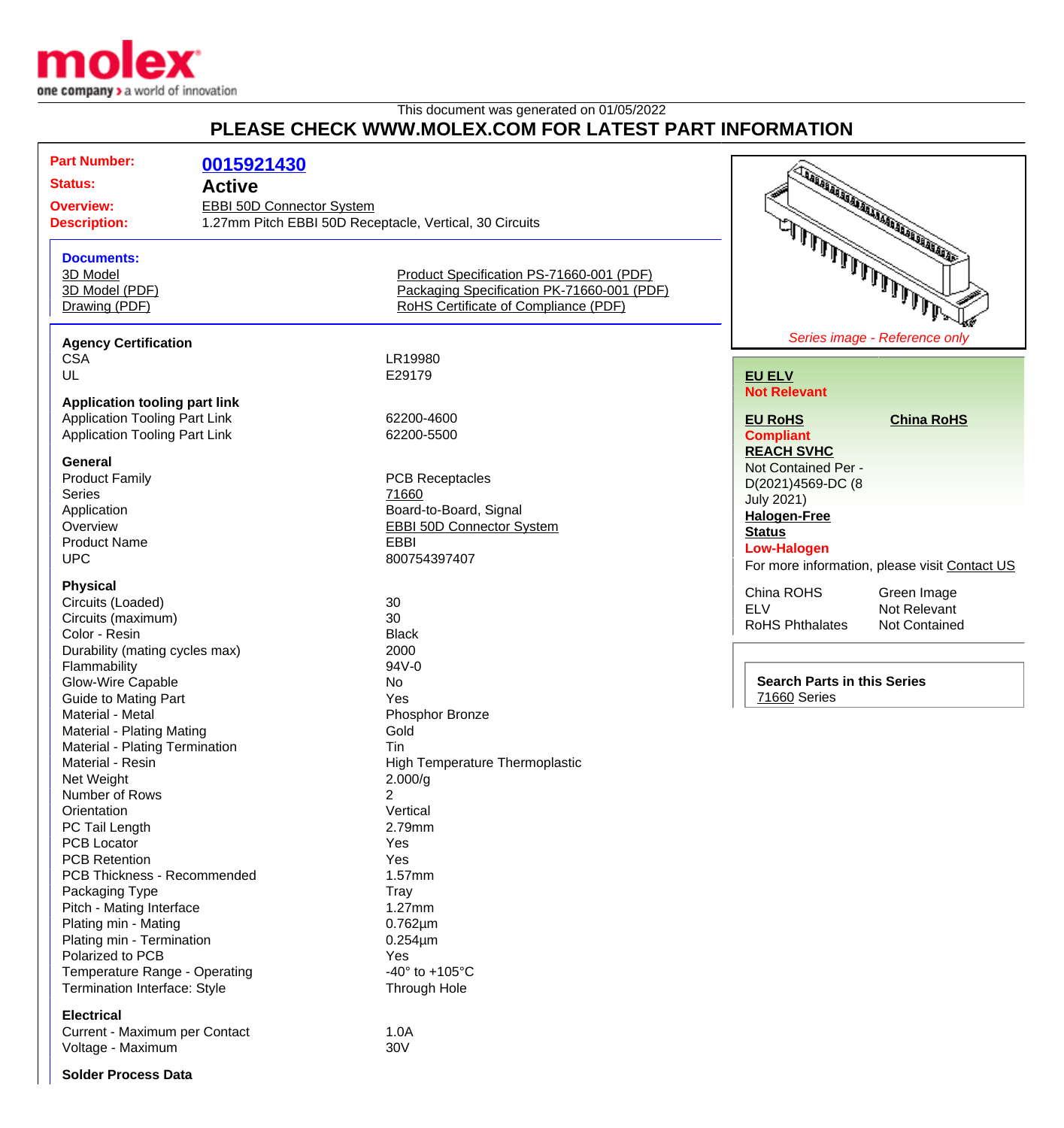Lead-freeProcess Capability Network SMC&WAVE Process Temperature max. C 260

**Material Info** Engineering Number A716601330

**Reference - Drawing Numbers** Packaging Specification PK-71660-001<br>Product Specification PS-71660-001 Product Specification<br>Sales Drawing

SDA-71660-1XXX-001

This document was generated on 01/05/2022 **PLEASE CHECK WWW.MOLEX.COM FOR LATEST PART INFORMATION**